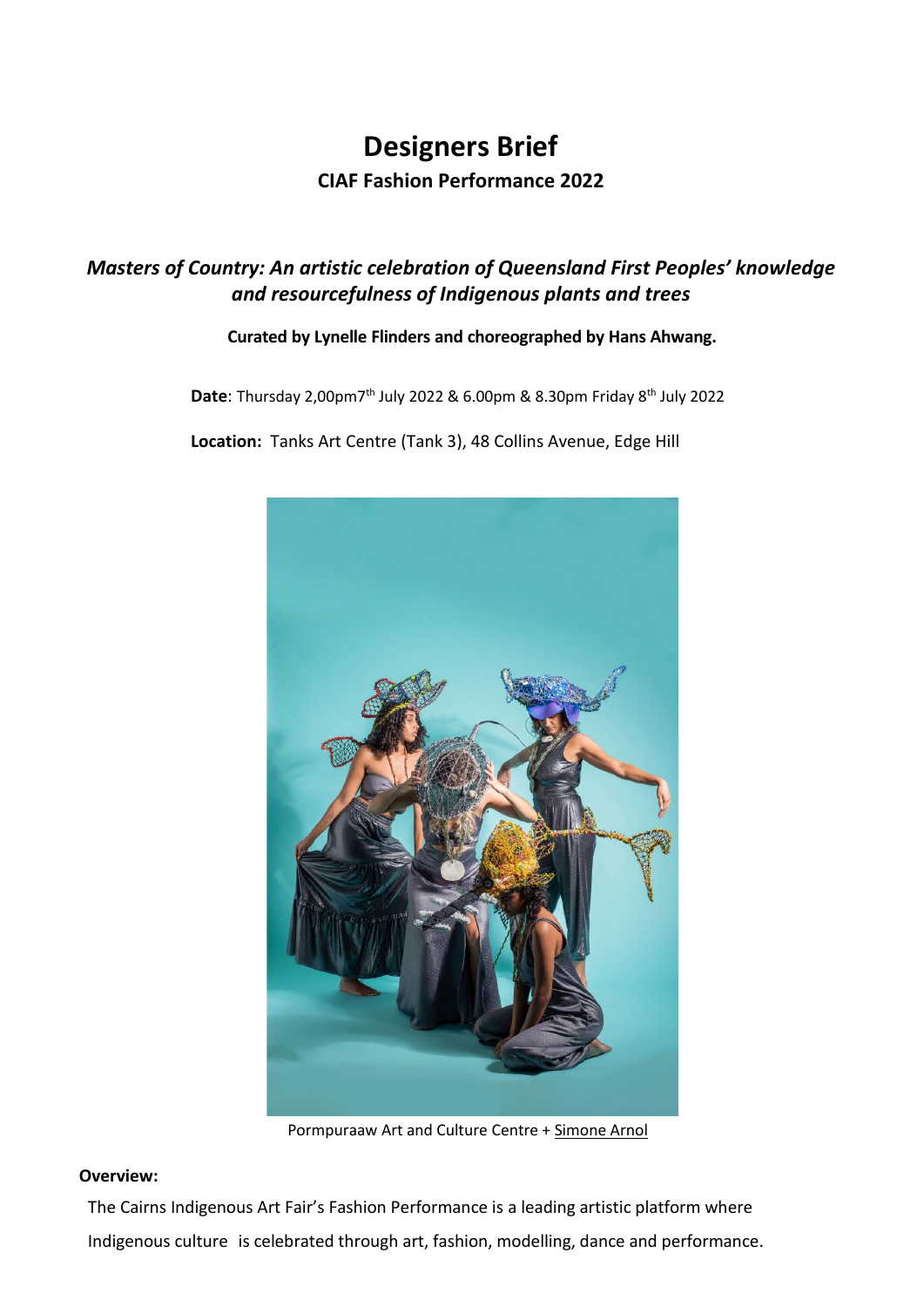CIAF's inaugural Fashion Performance was launched in 2014 by Grace Lillian Lee and has become known for featuring a wide range of Indigenous artists and designers who are actively expressing themselves through fashion and textiles. The project creates a unique space for a wide array of creatives to come together collaboratively from dance, music and art in order to present a contemporary fashion performance that has gained National and International recognition from as far as Vogue Japan to Lifestyle Vogue Australia.

In addition to their curatorial duties, the creative team will also be working with successful applicants to ensure that their collection is showcased at the highest possible level. CIAF is looking for unique techniques and textures whilst highlighting these pieces through adornment, presentation and performance.

The aim of the CIAF Fashion Performance is to bring together contemporary Aboriginal and Torres Strait Islander fine art with high end fashion through innovative and professional catwalk performances. With the purpose to promote contemporary Indigenous design and to empower Indigenous youth through mentorship, modelling and movement skills, whilst strengthening their cultural connection to Country and family. CIAF creates an opportunity for designers and models to collaborate with creatives throughout the presentation and production process.

As the number of collections presented at CIAF's Fashion Performance is limited to 10, curatorial selection can be a competitive process. Please provide five strong images to visually document your collection and a short collection statement, outlining the concept and ideas behind the collection.

#### **FASHION BRIEF**

Aboriginal and Torres Strait Islander people have used plants for nutrition, medicine, adornment and technology (such as traps, nets and weapons) for generations. This knowledge has enabled our people to be resilient on Country and maintain our standing as the oldest living culture in the world.

The application of knowledge to create is an integral part of our heritage through intergenerational and wider cultural sharing. Cultural knowledge is also essential to sustainable development. First Peoples' knowledge is the foundation that designers can draw from to inspire new fashion collections, textiles and adornments to express culture, Country, plants and trees.

\_\_\_\_\_\_\_\_\_\_\_\_\_\_\_\_\_\_\_\_\_\_\_\_\_\_\_\_\_\_\_\_\_\_\_\_\_\_\_\_\_\_\_\_\_\_\_\_\_\_\_\_\_\_\_\_\_\_\_\_\_\_\_\_\_\_\_\_\_\_\_\_\_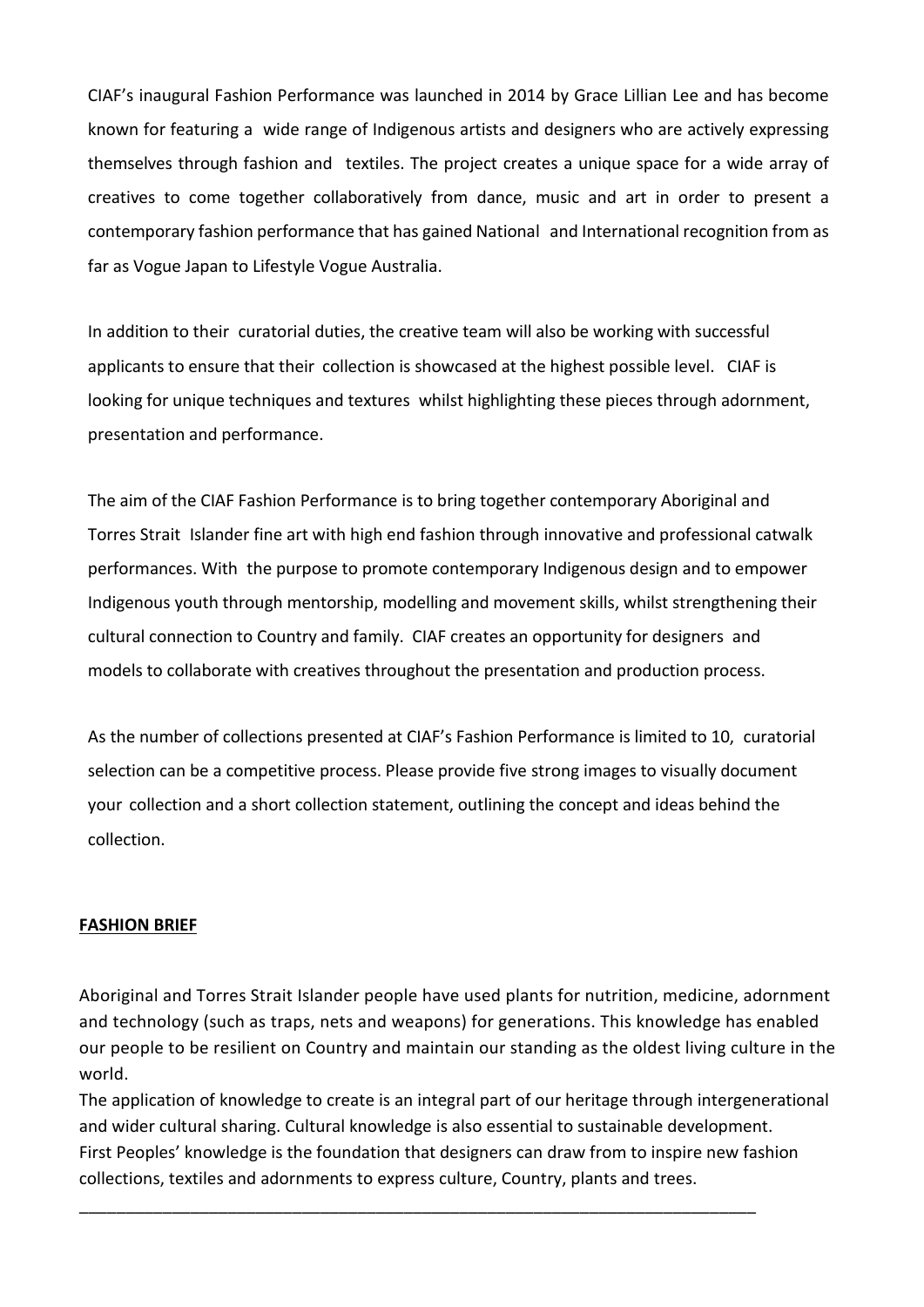# **Points to consider in developing your designs & overall collection:**

An artistic response to our "knowledge and resourcefulness of Indigenous plants and trees"

- Designers are encouraged to experiment with natural materials, such as ochre, plant dyes, wood, leaves, feathers, shells etc.
- (Please adhere to cultural protocol: The use of local materials which come from places of significance in the creation of art and artefacts, can only be used by mob from that 'Country' unless permission is sought from Traditional Custodians.)
- Create a concept from your own knowledge of a particular plant or tree.
- Do you have a particular story that centres around a plant or tree that you can convey from your lived experience or through oral history?
- Show how our people have utilised a plant or tree for medicine, utensils, shelter, watercraft, or healthy eating.
- What is your Plant or Tree Story?
- You may want to use natural materials like plant dyes, bark, wood, bamboo, seeds for creating new work.

Designers are not expected to disclose secret sacred knowledge- the theme is to be used as inspiration; designers are invited to share only what is culturally appropriate.

# **CURATOR:**

**Lynelle Flinders** is a descendant of the Dharrba Warra Clan from the Starke River area north of Cooktown. In 2010, Lynelle enrolled at TAFE in Cairns in Cert III in Aboriginal and Torres Strait Island Cultural Arts course. She then went on to complete Cert III in Micro Business & the Certificate IV in TAE (Training and Assessment) and graduated with her Diploma in Indigenous Visual Arts in 2012. Lynelle's current practice is as a textile designer and artist, her works concentrate on hand printed textiles using various tradition and alternative materials with natural dyes, relief and screen printing, hand-cut paper techniques, patterns printed from natural materials. Lynelle has been involved with the Cairns Indigenous Art Fair Fashion Parade as a Designer since 2013.

*As a Designer, I have been a part of the Textile narrative at CIAF since it began in 2013. Along the way I have developed new skills and confidence in the way I design and have had occasions to attend Fashion shows such as Melbourne Fashion Festival and Sydney Fashion week. I am thankful for opportunity to be part of this project and help elevate the talent of emerging Indigenous Designers. I consider this a privilege and an honor to be on this journey, I look forward to working with you.*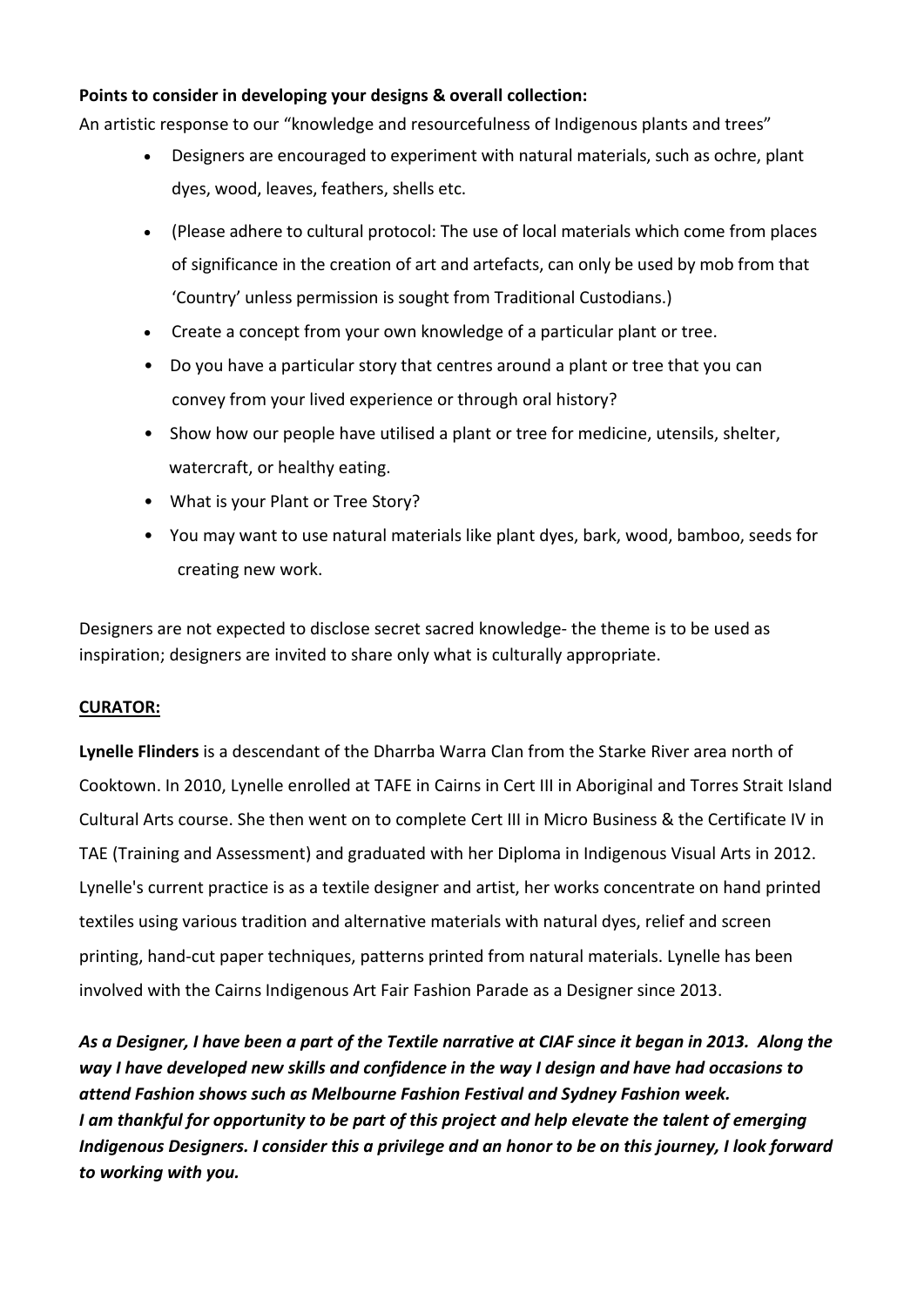#### **CHOREOGRAPHER**



**BIOGRAPHY HANS AHWANG**

Hans originates from St Paul's Community Wug Village, Mua Island, one of the Torres Strait Islands. He completed his studies at NAISDA Dance College and graduated with a diploma in Professional Dance and Performance in 2014.

Hans has combined his love of dance, fashion and culture into a multitude of roles and projects promoting Torres Strait culture and contemporary dance. He has performed in diverse environments including Indigenous communities, schools, workshops, festivals both locally and overseas.

He has performed with renowned dance companies such as Mirramu Dance Company, Gary Lang N.T Dance Company and Arpaka Dance Company. He was involved in the inauguration as a model as part of the 1st Australian Indigenous Fashion week held in Sydney in 2014 and chosen to represent Australia as one of the Indigenous models who took part in the Fiji Fashion Week 2015.

He has performed both locally and internationally at arts festivals including Womad, the 11th Pacific Arts Festival in the Solomon Islands, the Woodford Folk Festival and toured extensively in 2017/18 to the United States as part of the International Association of Blacks in Dance conference. His film and television credits include 'Wonderland', 'Redfern Now', 'Cleverman', 'Dance Academy, The Comeback' and the major motion picture 'Pacific Rim 2'. In 2016 he won NAIDOC Award 'Artist of the Year'.

Hans continues to blend his skills in dance, fashion, culture and education. As the Artistic Director for a number of projects for Far North Queensland with Phunktional dance theatre and youth projects based in Melbourne he recently developed, with other artists, a puppetry/dance show that was performed in Torres Straits schools and was a performer in the Intertwine fashion